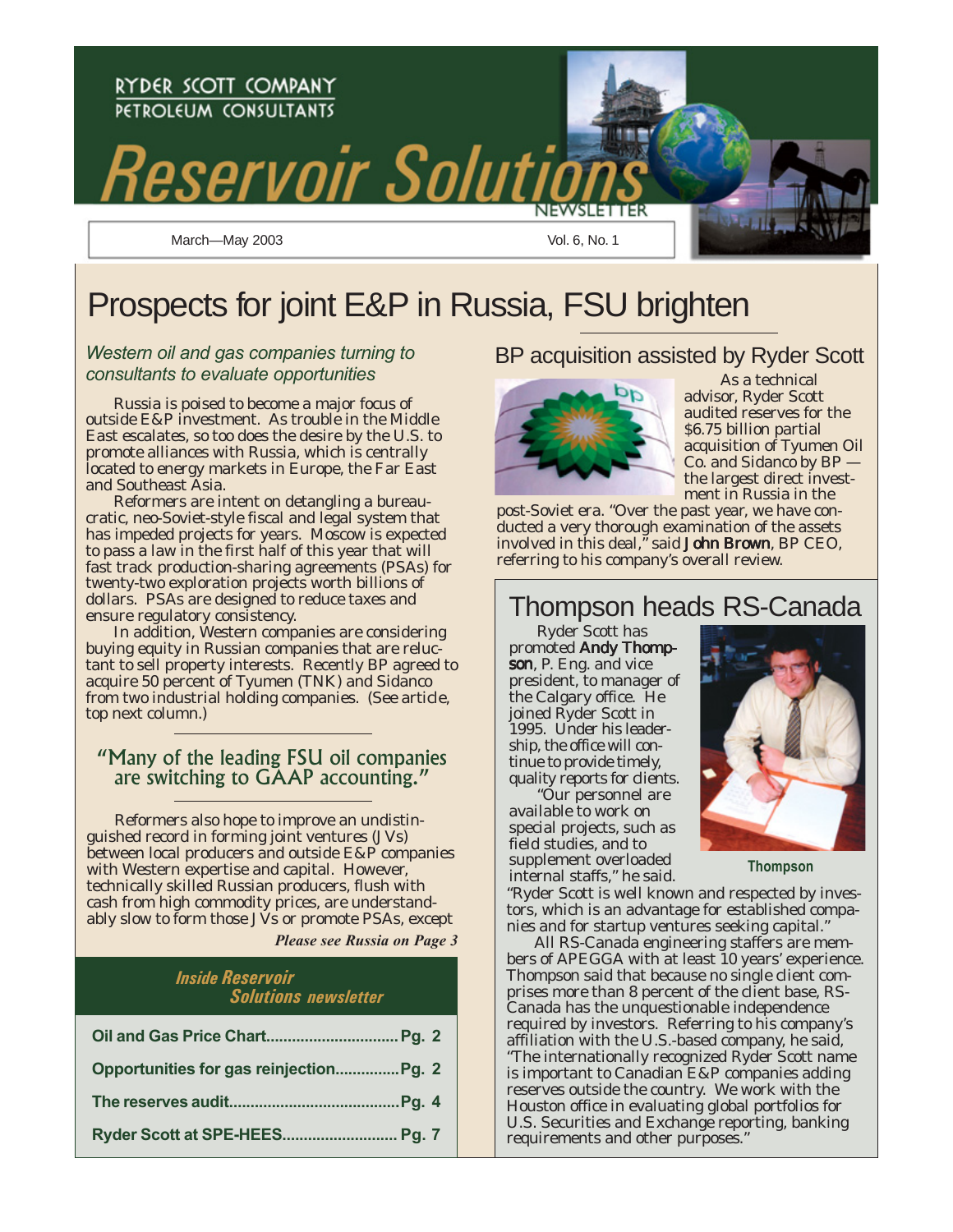# Acuña sees opportunities for gas reinjection

Herman Acuña, international vice president at Ryder Scott, told attendees at a recent conference that improved reservoir-engineering technologies are changing attitudes about reinjection — from a "necessary evil" to a "blessing in disguise." "In a growing number of locations, engineers have been able to reduce the overall cost of reinjection programs, offering, in some instances, positive returns on investment," he said at the Monetizing Stranded Gas Reserves conference in December. The event was sponsored by the Zeus Development Corp.

Acuña specified a number of reasons for reinjection, including compliance with laws to reduce gas flaring and venting, poor market opportunities for gas, accelerated and improved oil recovery and strategic options to allow better negotiations with gas buyers. He emphasized that in certain areas of

#### **Publisher's Statement**

*Reservoir Solutions* newsletter is published quarterly by Ryder Scott Company LP Petroleum Consultants. Established in 1937, the reservoir evaluation consulting firm performs more than 1,000 studies a year. Ryder Scott has issued reports on more than 200,000 wells or producing entities in North America.

The firm has also evaluated hundreds of international oil and gas properties involving thousands of wells. Ryder Scott multidisciplinary studies incorporate geophysics, petrophysics, geology, petroleum engineering, reservoir simulation and economics. With 117 employees, including 66 engineers and geoscientists, Ryder Scott has the capability to complete the largest, most complex reservoirevaluation projects in a timely manner.

#### Board of Directors

Ronald Harrell Chairman and CEO Don P. Roesle President and COO John E. Hodgin Exec. V. President

Larry T. Nelms Managing Senior V.P. Fred P. Richoux Managing Senior V.P.

#### *Reservoir Solutions*

Editor: Mike Wysatta Business Development Manager

Ryder Scott Company LP 1100 Louisiana, Suite 3800 Houston, Texas 77002-5218 Phone: 713-651-9191; Fax: 713-651-0849 Denver, Colorado; Phone: 303-623-9147 Calgary, AB, Canada; Phone: 403-262-2799 E-mail: info@ryderscott.com Web site: www.ryderscott.com

the world, such as the Caspian Sea region, stranded gas may directly affect the ability to produce oil. Thus a comprehensive oil development plan should also include strategic provisions for gas.

In addition, reinjection is increasingly used to dispose waste products, including flue and acid gas and CO<sub>2</sub>. As markets are flooded with sulfur, government regulators have begun to tax the accumulation of sulfur byproducts at the wellhead, Acuña said. Gas reinjection allows operators to maximize reservoir technical and economical performance, sustaining high rates of production and increasing recovery.

Gas reinjection generally works best to improve recovery in reservoirs with high vertical relief and homogenous composition, according to Acuña, improving oil recovery from 15 to 60 percent. He cited gas-reinjection issues, including environmental, market-risk mitigation, regulatory obligations, storage and field performance.

"Once you have determined the focus for gas reinjection, you can maximize all of the other aspects of

that operation," Acuña said. "It may be impractical to expect a gas reinjection project where gas flaring has been outlawed necessarily to return a profit unless the benefit of regulatory compliance is also quantified."

Data is needed to plan an

*Please see Reinjection on Page 7*



**Herman Acuña (center) and George Vance, geologist, recently examine maps at Ryder Scott offices.**



# Price history of benchmark oil and Henry Hub gas

**The historical price chart shows published, monthly-average, cash market prices for WTI crude at Cushing (NYMEX), Brent crude and Henry Hub gas.**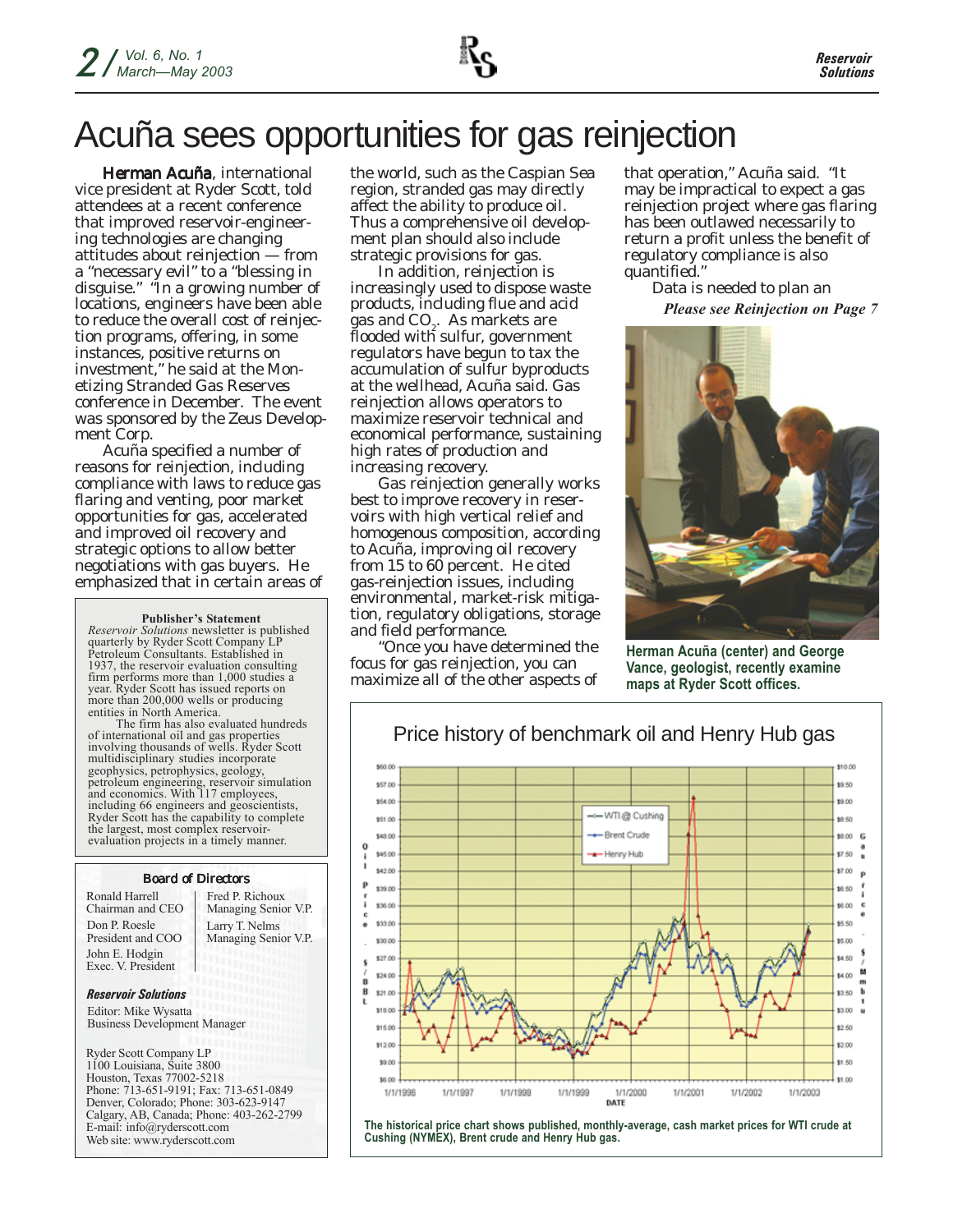#### *Russia—Cont. from Page 1*

in high-risk exploration areas.

As far as the FSU as a whole, some analysts are predicting a shift from the Caspian area. However, that somewhat myopic view is not universal despite the headlines, "The Disappearing Caspian," and "Interest in Russian Crude Exports Grows while the Caspian Region Loses Luster."

With reportedly 20 to 30 billion barrels of proved oil reserves and 240 Tcf of proved gas reserves, the lure of that area will not fade so soon. Although dry-hole costs are high and transportation remains a question, potentially large hydrocarbon reserves and associated low finding-and-development costs will fuel investment, observers say.

#### Russia: Encouraging signs

The political, legal, technical, operational and investment risks in the Russian E&P industry are well known. Some investors cite prohibitive tax and regulatory burdens, high pipeline tariffs, local resistance to form JVs, stranded resources and lack of infrastructure and unscrupulous business practices. Those taking a position in the Russian industry face sometimes costly, upfront capital requirements for field development and rehabilitation with correspondingly delayed returns on investment.

"Monopolized product transport systems (Transneft) hinder access to world markets by operators," said Doug McBride, vice president and petroleum engineer at Ryder Scott. "Operators must typically sell part of the production to the domestic market at reduced prices while world prices are much more lucrative. This issue can be quite important to project economics."

However, Russia plans to increase exports by building new pipelines and increasing the capacity of existing ones, including the Baltic pipeline system, a pipeline from Siberia to China and a pipeline from Sakhalin to Japan. Russian companies also are looking into the possibility of exporting oil through the Baku-Tblisi-Ceyhan pipeline.

In spite of the wrangling, oil production has risen for three years in a row, increasing 7 percent in

 $\overline{\mathbf{z}}$ Iran 1.61  $0.68$ 2.66  $2.25$  $\overline{\overline{\overline{3}}}$ Norway 1.76 1.07 3.06 1.03 4 China 1.78 1.36 2.31 1.96 5 United Kingdom 1.86 2.32  $1.42$ 1.38 6 Trinidad and Tobago 1.89 1.47 2.55 1.75 7 Angola 1.92 0.98  $3.2$ 2.08 8 Nigeria 1.93 1.15  $2.3$ 3.68 9 Australia 1.83 2.53 1.07 1.96 10 Azerbaijan  $\overline{2}$ 1.36 2.81 2.26 2.03  $11$ Portugal  $3.04$ 1.07 0.92 12 Netherlands  $2.3$ 3.02 1.94 0.75  $13$ New Zealand  $2.31$ 3.06 1.87 0.86  $14$ Libya 2.35 2.35 2.62 1.75 15 **Brazil** 2.35 2.53 2.37 1.74 16 Denmark  $2.43$  $3.24$ 1.94 0.86  $17$ **Equatorial Guinea** 1.79  $2.43$ 2.93 2.01  $18$ **Russia**  $2.48$ 2.03  $3.33$ 1.98 19 Thailand 2.48 2.31  $3.12$ 1.6 20 Peru  $2.48$ 2.61  $2.43$ 2.19 **\* PEPS chart courtesy of IHS Energy Group**

Rating

 $1.47$ 

2002 because of a 130 percent increase in investment from 1999 to 2001. Russia may set a record annual oil production this year, the government said. Companies announced that they would supply about 3 billion barrels to the Transneft pipeline system. Unlike Western companies, Russian producers plan to increase investment this year. Lukoil plans to invest \$1.7 billion in E&P. TNK plans a 22.4 percent increase in E&P spending to \$509 million. Yukos plans increases of 59 percent to \$1.44 billion in E&P expenditures with a corresponding 19 percent oil production boost.

Production is increasing from previously abandoned or mismanaged oil fields that were damaged by the imprudent production practices of the preceding decade. International investors also perceive that the oil industry is beginning to conduct operations in accordance with internationally accepted standards.

"Many of the leading FSU oil companies are switching to GAAP accounting in the near future," said McBride, who has been involved in most of the Ryder Scott evaluations of FSU properties. Corporate charters are also changing as evidenced by the Western principles of corporate governance under which the proposed BP-Sidanco-TNK board will operate.

Risks: Perception vs. Reality In considering areas of focus for global E&P, companies typically consider three factors: E&P activity, fiscal terms and political risk. Using those criteria, three FSU countries — Kazakhstan, Azerbaijan and Russia — are ranked in the top 20 out of 103 countries tracked in the latest PEPS database from IHS Energy Group. See the chart above.

The data is generated by an IHS multidisciplinary team of petroleum economists, contract analysts, legal consultants, political risk analysts, economics software specialists, environmentalists and petroleum engineers, including reservoir engineers.

Each ranking is based on weight-adjusted E&P, fiscal and political values that, in turn, are based on weight-adjusted subvalues. For instance, the E&P value is based on production, reserves, activity and success subvalues. And each of those subvalues, in turn, is based on a lower order set of weight-adjusted factors, making PEPS a complex statistical model.

Overall, the PEPS data indicates that the FSU offers first-rate balance in exploration, fiscal and political risk compared to other regimes.



Weightings:

Kazakhstan

Country

**PEPS Overall** 

Rank

 $\mathbf{1}$ 

15%

1.45

35%

2.31

PEPS Overall E&P Activity Fiscal Terms Political Risk

50%

0.89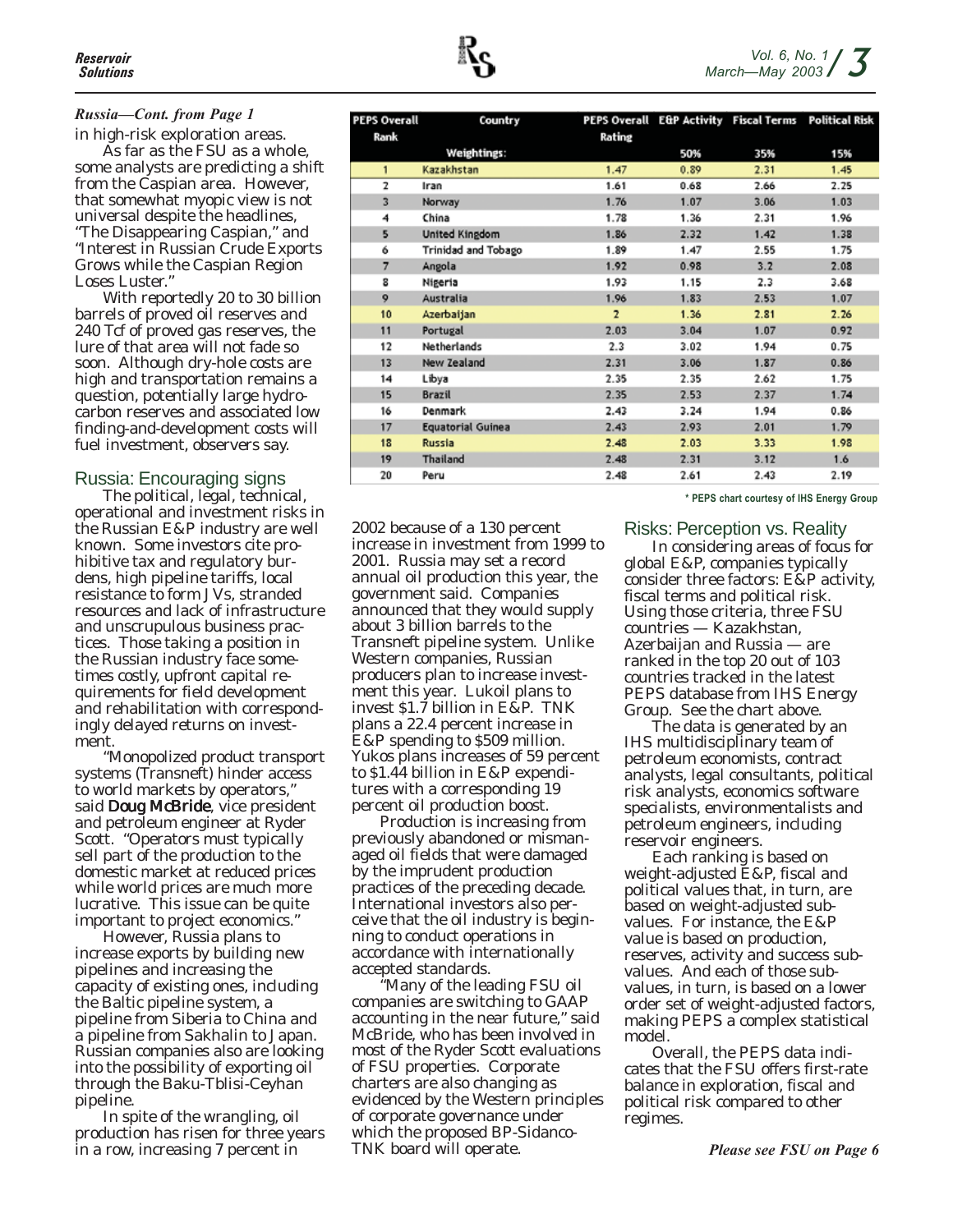

# The Reserves Audit: A Regulatory Compliance Tool



**John Warner, Exec. Vice President – International**

With increased attention to corporate responsibility in financial reporting, public oil and gas companies are now engaging third-party engineers to evaluate or audit petroleum reserves, the main asset base. Many of those companies internally estimated and booked petroleum reserves, but now seek to shift liabilities by commissioning independent consultants. In those cases, the reserves audit is the tool of choice to assure regulatory compliance.

The audit has been traditionally used for other purposes also. For instance, millions of dollars are involved in acquisitions and sales of oil and gas properties based on reserves audits. They are also a part of energy lending and mergers.

However, even though audits are used extensively, very little documentation or "rules" of convention help to explain the methods and final product. This article is intended to provide you with our understanding, methods and results of audits of detailed oil and gas reserves reports. We will also discuss the strengths and weaknesses of audits compared to detailed reserves studies and formal reserves and income reports.

#### What is a reserves audit?

The reserves audit is a review of the utilized data and the interpretive geological and reservoir engineering procedures used in a detailed reserves study at a specific date. The purpose is to provide an opinion on the reasonableness of aggregate reserves estimates and on the suitability of the methodology.

The review also tests the classification and status of reserves in the audited report with respect to the governing reserves definitions. This test of reasonableness of a reserves study is the basis for U.S. Securities and Exchange Commission (SEC) filings, international stock filings, acquisitions/trades/divestitures, management decisions and guides to government actions.

The reserves audit is not a detailed study by a consultant. The auditing consultant will not "sign off" on the reserves estimates and will not represent that the estimates would be equivalent to those in any detailed study that might be performed by the consultant. The audit usually does not encompass all of the reserves. It does not rigorously test economic-limits guidelines in the reserves definitions of the SEC, Society of Petroleum Engineers/World Petroleum Congress or Society of Petroleum Evaluation Engineers. The audit does not provide a detailed accounting of the future net income or discounted future net income in a report. The review also does not provide or infer a fair market value.

The audit is normally not used for bank loans, litigation or estate appraisals. Energy lending banks want detailed studies of the properties since bank engineers do audits themselves and are some of the best auditors in the business.

An audit is much more time and cost efficient when used in an appropriate situation. However, it has considerably less impact as a reporting tool and may not be acceptable for certain uses.

#### What is audited?

The audit is a review of hydrocarbon reserves and their categories determined by others to be produced from a specific date forward. The reserves are typically those owned by a company but a consultant may also audit wells, leases, fields, concessions, groups of fields and groups of companies.

The audit may be of several different types. 1. Many in the industry are familiar with the 80/20 rule that defines an audit type. The rule (while it's not really a rule) is that 20 percent of the oil and gas properties will contain 80 percent of a company's value. This observed phenomenon is not in the Craft and Hawkins "Applied Petroleum Reservoir Engineering" text but it is a very common occurrence. In an audit, the consultant ranks the properties in descending net reserves volume and reviews the top-valued properties. This volume is typically 75 to 90 percent of the total company's reserves. In this type of audit, the consultant's letter report will not address estimates of future production costs or economics.

2. An auditor may review 100 percent of the reserves of the company. This is usually at the request of one or more of the parties involved in a transaction. This is not a very common type of audit.

3. A more advanced audit includes a review of not only reserves estimates but also future production rates from the properties. The findings are based on current producing rates, test data, market conditions, market or equipment restrictions and, in some cases, political conditions.

4. Consultants may review all facets cited in the previously described audit but, in addition, review operating and capital costs and assumptions factored into the future pricing scenario in the report.

Each audit method will result in a letter of opinion on the reserves and other parameters in the reserves report. Ryder Scott includes no calculations of reserves in the opinion letter.

#### The audit procedure

Reserves auditors typically carry out the following procedures:

Receive the company reserves study, description of the general methods used and type of audit requested. Determine major regional areas in which most of the reserves are located and assign specialists in those areas to handle area audits. Experience with analog fields and overall experience are priority criteria for choosing specialists in most geologic areas.

 Meet the professionals who completed the studies to determine their methods and assumptions.

Independently review data used by the company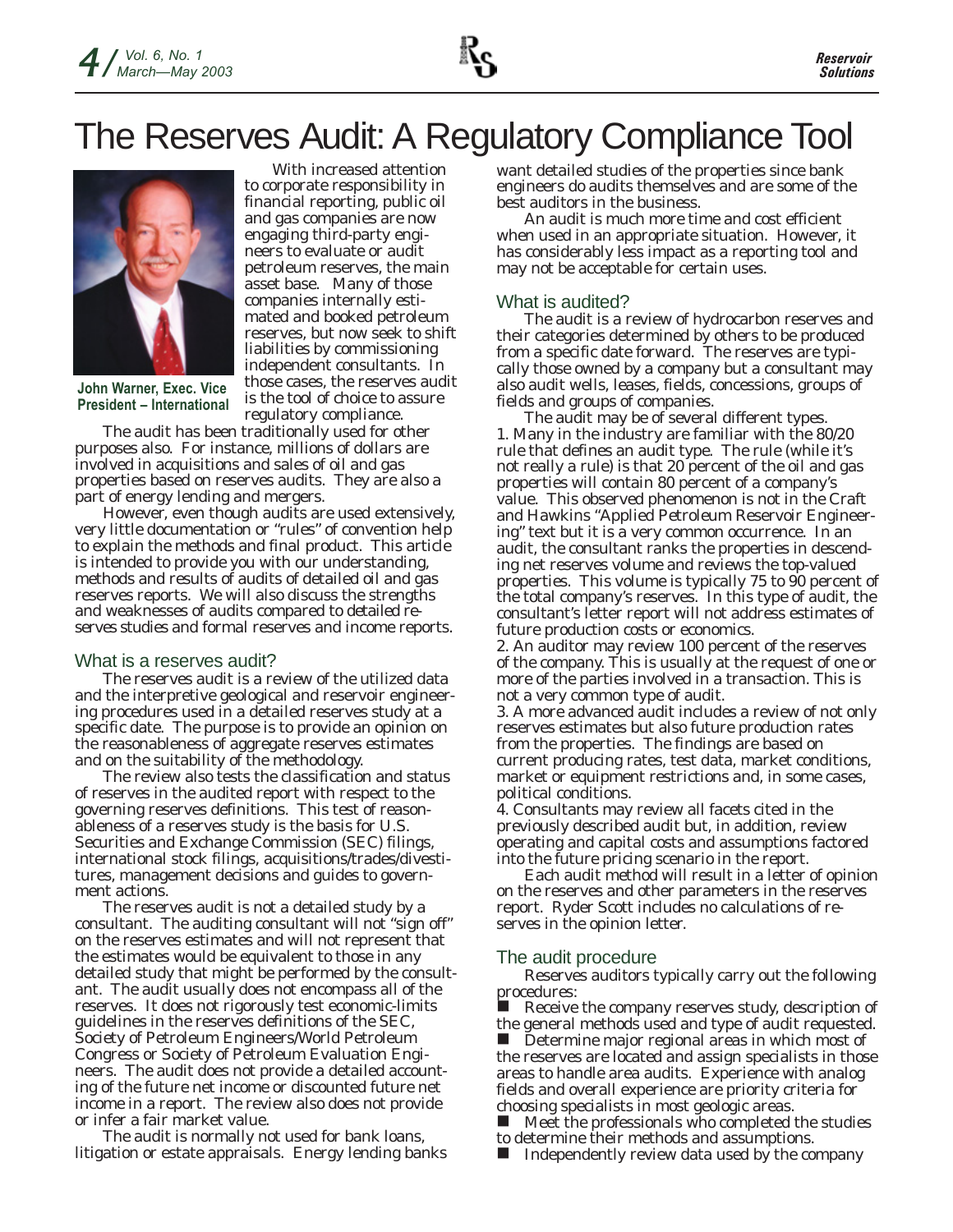to complete its analyses. This includes reviewing selected geophysical, geological and reservoir engineering data and combining these with the reserves auditor's in-house database.

 Determine, after a property-by-property review, whether or not the reserves auditor can agree, in the aggregate, with the estimated recoverable reserves. If not, the auditor may be asked to prepare a reserves estimate of certain properties.

It is best to complete the audit before the company publishes its internal reserves report.

#### Examples

The first two slides show graphs of the same well. Ryder Scott received the first graph of exponential production rate vs. time, which indicated that this gas well had good performance history and the production was projected along a hyperbolic trend. The ultimate recoverable gas reserves by this method were approximately 94 BCF.

The initial review caused a question about using the hyperbolic trend. Thanks to the wonders of the hitech age, Ryder Scott accessed the second slide by electronically searching through public records. This slide is a material balance graphical presentation of the bottomhole pressure/Z factor vs. cumulative production, which provided a considerably lower estimate supporting a more accurate exponential decline estimate. The trend matched well with the BHP/Z and resulted in a different answer.







*Vol. 6, No. 1*

Ryder Scott commonly sees graphs similar to the one in Slide 3 in which the reserves estimate was done the previous year and later production was updated. Generally, this occurs because of time constraints or a surprise audit. In these cases, staff engineers are not able to complete the reserves study, so they mechanically roll it forward to the new as of date.

This means the previous year's ultimate recoverable reserves and future projection of production are used and only the current year's production is subtracted. A review of the graphic presentation using the new production data requires a change in estimated reserves.



#### **Slide 4**

Slide 4 shows a BHP/Z vs. Cumulative Production graph of a large gas reservoir in south Louisiana that had a high original bottomhole pressure, a .93 psi per ft gradient. The reservoir is an anticlinal trap approximately 17,000 ft deep. The field is well defined with subsurface data that provides a good volumetric estimate of gas in place.

For the first 5 to 10 years, auditors assumed that this high-pressured gas field did not exhibit a correct P/Z answer. This particular graph was generated several years ago and the field was 63 percent pressure depleted. The field is currently still producing at high rates. Fields in this part of the country with such high-pressure gradients are assumed to have a low recovery factor and a BHP/Z that changed slope. Well, most of them do, but not always. This field just would not perform the way that the auditor expected and during the early years, the consultant received criticism for the previous year's audit.

Most of them break over but not all of them. After 20 years, this problematic field had everyone fooled.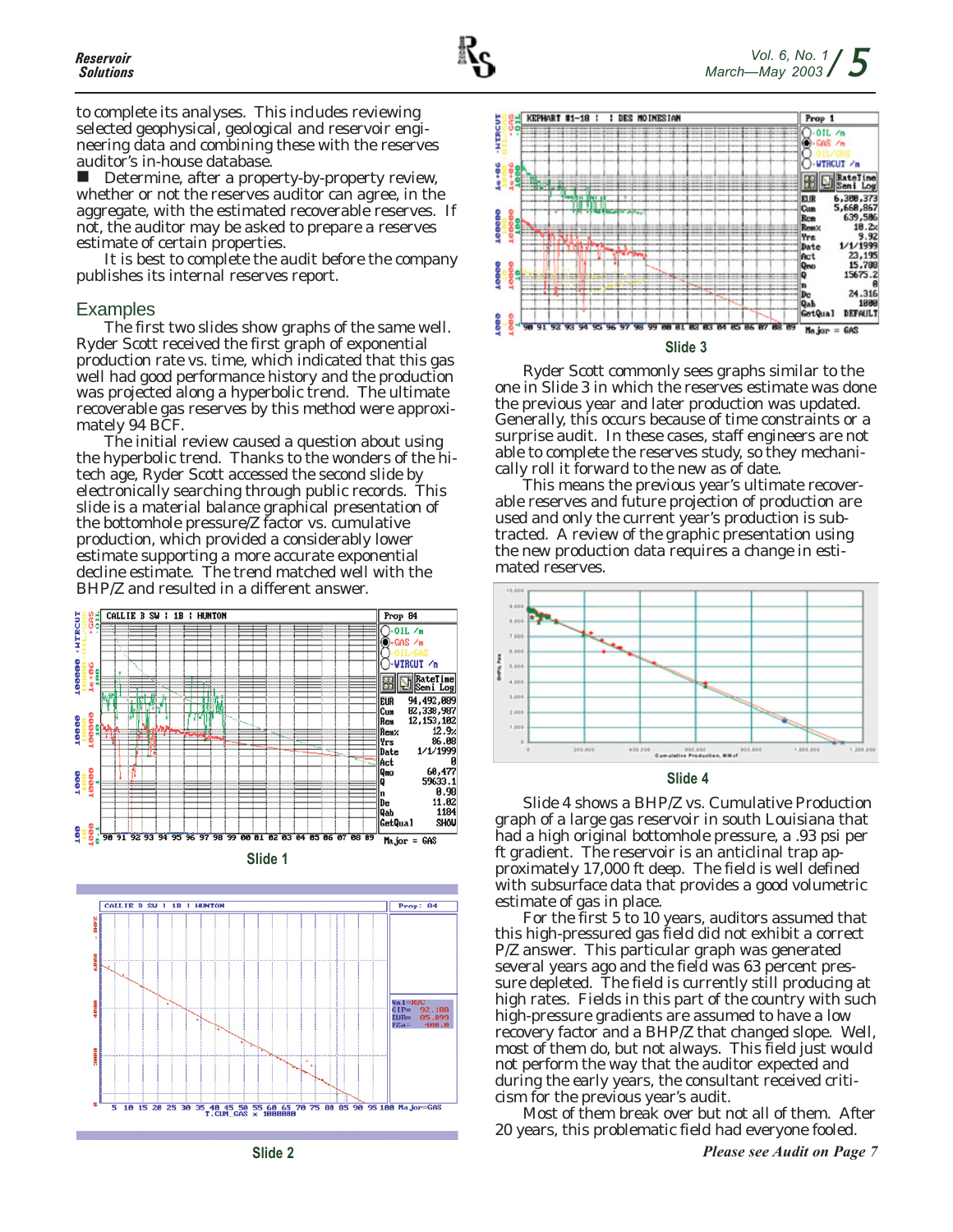#### *FSU—Cont. from Page 3*

This has caught the attention of smaller companies. About a dozen U.S. independents are involved in E&P operations in Russia, many through exploration licenses in proven areas where drilling risks are low and transportation involves bypassing Transneft.

#### Kazakhstan: Still No. 1

Kazakhstan was the first FSU country to open its doors to outside investors, attracting \$13 billion soon after its independence in 1991. It more than doubled its oil production over the past seven years, with most of the reserves growth coming from the Tengiz, Karachaganak and Kashagan fields.

Kazakhstan has suffered some setbacks over the past two years, but has bounced back recently. During 2001, the country approached 47 foreign companies to renegotiate their royalty payments to the government.

Then last December, the Kazakhstan Parliament approved a measure on investments that reportedly did not safeguard new investment contracts against legislative changes. However, in January, President Nazarbayev signed a law guaranteeing that contracts signed in the future with foreign investors will remain in force regardless of changes in national laws.

In the PEPS database, Kazakhstan is ranked No. 1. However, several recent developments have raised mild concern by oil and gas investors.

**Analysts have said that the** change in laws on oil production prompted the pullout of Kerr-McGee Corp., which sold its interests to Shell Kazakhstan Development in February. On the other hand, Shell remains bullish on Kazakhstan.

Last November, the

Tengizchevroil consortium said it would shelve a \$3 billion expansion of the Tengiz oil field unless the government dropped its demands for more funding and contract revisions. This was but a bump in the road though, as ChevronTexaco announced in late January that the matter had been resolved.

In December, Tengizchevroil was fined \$70 million

for alleged ecological damage caused by the storage of sulfur at the Tengiz field.

In late 2002, the state-owned partner in the Tengizchevroil project clashed with ChevronTexaco over its proposition to pay off \$600 million in debt to the government from revenues. However, few lose sight that the project generated those tremendous oil revenues that could be used to pay down debt.

> Turkmenistan: Untapped "The lack of established rule of law, excessive and inconsistent regulation and unfamiliarity with Western business practices have left these (oil and gas) opportunities untapped," said BISNIS, the U.S. Department of Commerce Business Information Service for the Newly Independent States. The country lacks reliable energy export routes, but is developing options to Russia's pipeline network.

The most important proposed project is the Trans-Caspian gas pipeline. Construction on the \$3.2 billion project is slated to begin in 2004 and gas deliveries are planned for 2006. The country is seeking to strengthen its ties with Russia and work out a plan to develop markets for its oil and gas. Western companies are conscious of the potential there.

Turkmenistan has the fourth largest gas reserves in the world, some experts say. Last year, the government proposed a \$45.7 billion oil and gas investment program for 2002-2010, with \$34.4 billion coming from foreign investors, but analysts are skeptical of that figure.

Azerbaijan: Busy 2003 Attracting more E&P dollars per capita than any other Caspian country, Azerbaijan has converted

contracts to PSAs that are more lucrative than the previous JVs that were restricted in exporting oil. However, questions surrounding the Caspian Sea's legal status are hindering further oil and gas development in Azerbaijan. Of the five Caspian Sea states, Azerbaijan and Iran are the farthest from agreeing on the division of mineral rights. Several dry holes two



**A United Consultants technician at a Yukos well near Nefteyugansk in Western Siberia. See Page 8.**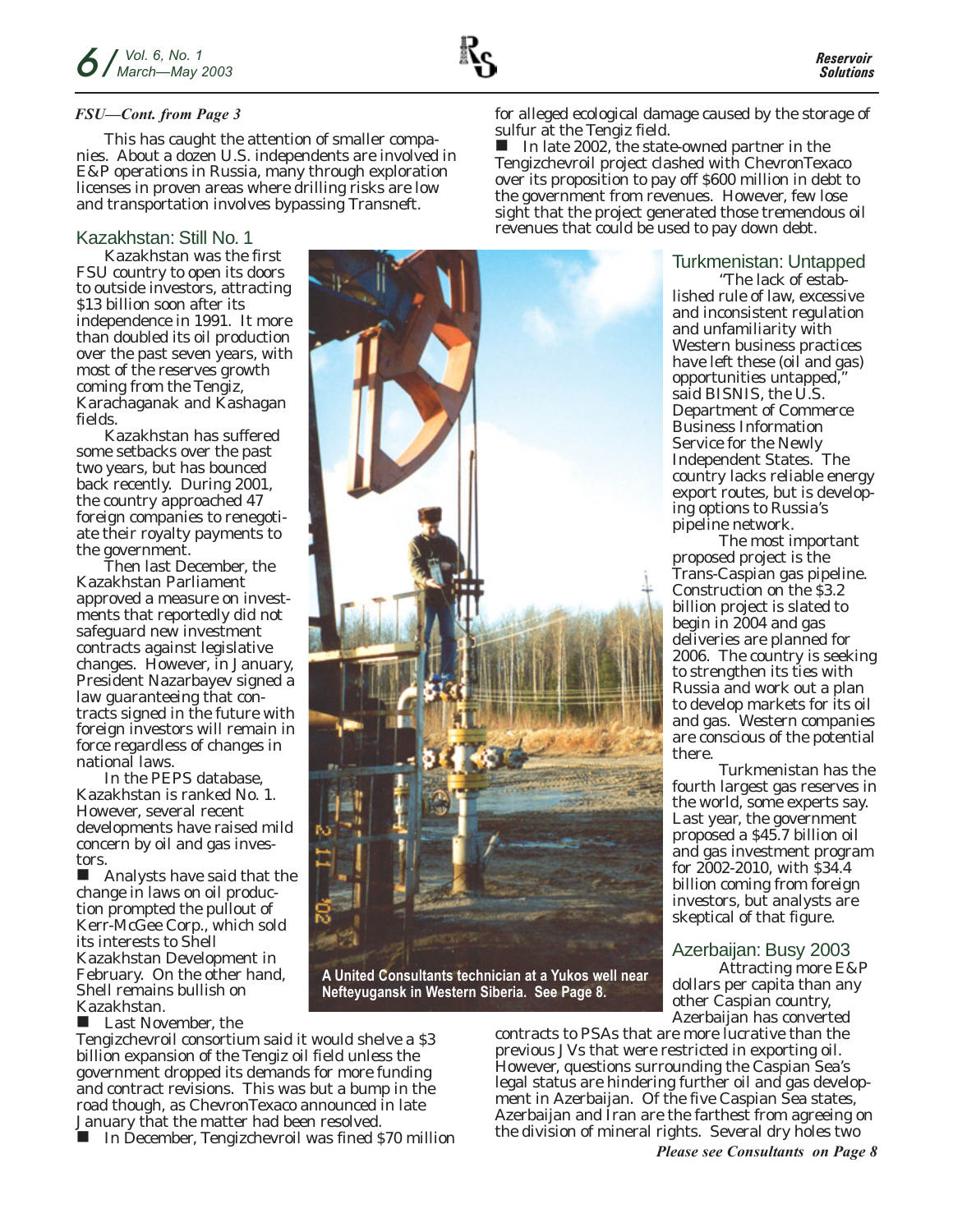The BHP/Z did not break over and the field currently has produced over 80 percent of the gas in place.

#### The final work product

The final work product of the audit is a letter to the client that states the results of our audit in terms of the quality of the data used and the professional procedures used in the reserves study as well as a statement as to the reasonableness of the reserves estimates included in the report.

It is very important that the auditor is experienced and technically sound. It is also extremely important that the auditor has considerable knowledge and work experience in the area where the reserves are located. There are small differences and certain intangible characterizations related to most hydrocarbon producing areas that can cause significant problems if the auditor is not aware of and watching out for these situations. A large, established firm, such as Ryder Scott, has professionals with extensive knowledge and experience in all international producing areas.

The audit can be a very important factor when used in applicable situations. It's best used in acquisitions and sales, management decisions and certain types of risk analysis. The time efficiency of an audit often makes it the only course of action. Overall, the audit is another valuable tool that helps make our

#### *Reinjection—Cont. from Page 2*

effective gas reinjection program, he said, including estimations of fluids in place and fluid saturations, well productivity, pressure volume and temperature data, cap-rock integrity, etc. When oil production begins, reservoir engineers may not have enough of this information to make the best decisions on reinjection programs. Production history may allow a better understanding of the reservoir. Consequently, caution should be exercised in projects that call for early gas reinjection as opposed to delayed gas reinjection, said Acuña.

He cited two principle approaches to reinjection: dispersed gas injection and external gas injection. Dispersed gas injection is commonly used for lowrelief, homogeneous reservoirs. The strategy is to distribute gas injectors in a pattern throughout the reservoir to improve sweep efficiency.

External gas injection is commonly used for crestal or gas-cap injection to maintain pressure and improve gravity drainage. In a high-relief reservoir capped with gas, the recovery and production rates are influenced by the dip of the formation, vertical permeability and fluid densities. The best circumstance can result in very high oil recovery factors.

Technology is also improving the miscible displacement method of recovering more oil from reservoirs. This includes advancements in acid gas reinjection, primarily CO<sub>2</sub> and hydrogen sulfide (H<sub>2</sub>S), improvements in reservoir evaluation tools and boosts in compression efficiencies. Acuña said that historically, compression pressures of 360 bar were considered

*Audit—Cont. from Page 5* industry more efficient and progressive.

#### Recent industry focus on audits

Ryder Scott supports and helps to plan and direct Society of Petroleum Evaluation Engineers seminars on the applications of SEC definitions in public filings. The seminars are sold out weeks before they are held. During these seminars, SEC representatives present and participate in question-and-answer sessions. Many attending oil and gas professionals have discovered that they are not very knowledgeable of the rules and applications of SEC definitions. However, the seminars have helped those professionals clarify project-specific applications of the rules.

To further address any shortcomings, those professionals and companies are engaging independent consultants to audit their reserves. Typically, an independent professional engineer and/or geoscientist participates as a member of the company's audit team during the ongoing process. The outside advisor carefully examines SEC rules vis-à-vis company projects and makes recommendations to ensure that the reported oil and gas reserves are booked correctly in public filings.

Ryder Scott provides this management advisory service for several clients. The firm is aware of situations where the addition of an SEC-experienced professional to the audit team has prevented problems that would have potentially arisen during and after the filing.

quite high. Now, new compressors are capable of delivering pressures up to 560 bar while handling five percent H<sub>2</sub>S. In the near future, Acuña expects this to go even higher at the Kashagan field to 630 bar and more than 15 percent  $H_2S$ .

Improved well completions, including hot sour gas service metallurgy, subsurface safety valves, improved well injectivity and horizontal well fracturing technologies are expanding the capabilities reinjection engineering.

Acuña said the Caspian Sea region is a fertile development area for reinjection because of the abundance of associated gas with limited market.

> **Ryder Scott Booth No. 12 April 5-8, Dallas, TX Come see us! Details: www.spe.org**

Prospering Through Economic Cycles